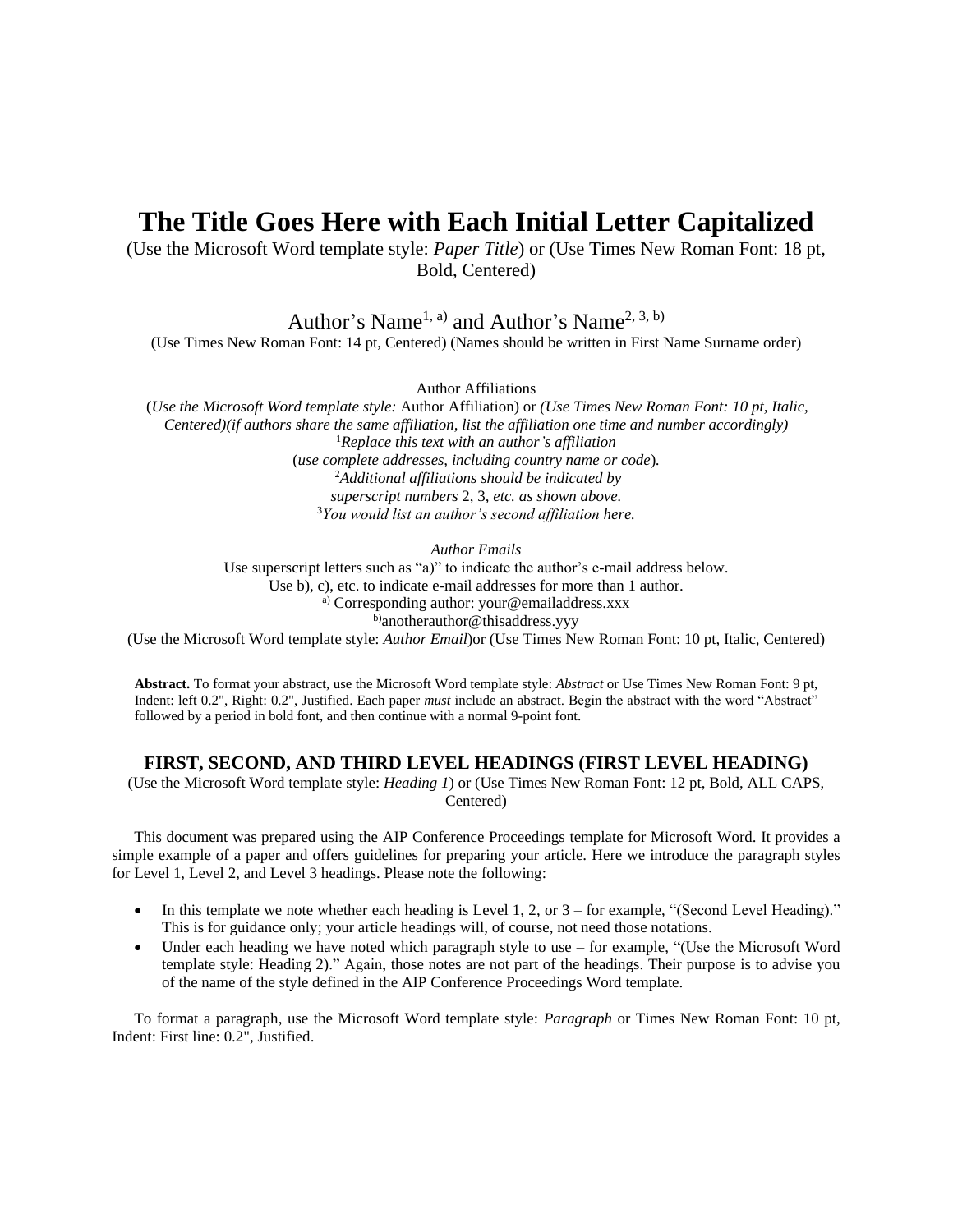# **How to Apply the AIP Conference Proceedings Template Paragraph Styles (Second Level Heading)**

(Use the Microsoft Word template style: *Heading 2*) or (Use Times New Roman Font: 12 PT, Bold, Centered)

Here is how to display a pop-up window from which to select and apply the AIP Conference Proceedings template paragraph styles:



## **How to Use this Template (Second Level Heading)**

(Use the Microsoft Word template style: *Heading 2*) or (Use Times New Roman Font: 12 PT, Bold, Centered)

You can edit or delete the content provided in this template and replace it with the text and figures of your article. Please be sure you do not accidentally leave any of this text as part of your paper!

#### **Heading with Each Initial Letter Capitalized (Second Level Heading)**

(Use the Microsoft Word template style: *Heading 2*) or (Use Times New Roman Font: 12 PT, Bold, Centered)

Apart from prepositions and articles, all words in second and third level headings should have their initial letters in uppercase. Prepositions are words like "for," "from," "with," "in," "off," and articles include words such as "an," "a," "the."

This is the paragraph spacing that occurs when you use the [ENTER] key.

*Heading with Each Initial Letter Capitalized (Third Level Heading)*

*(Use the Microsoft Word template style: Heading 3) or (Use Times New Roman Font: 10 pt, Italic, Centered)*

As with first and second level headings, all words except prepositions and articles (see above) should appear with initial letters in uppercase.

This is the paragraph spacing that occurs when you use the [ENTER] key.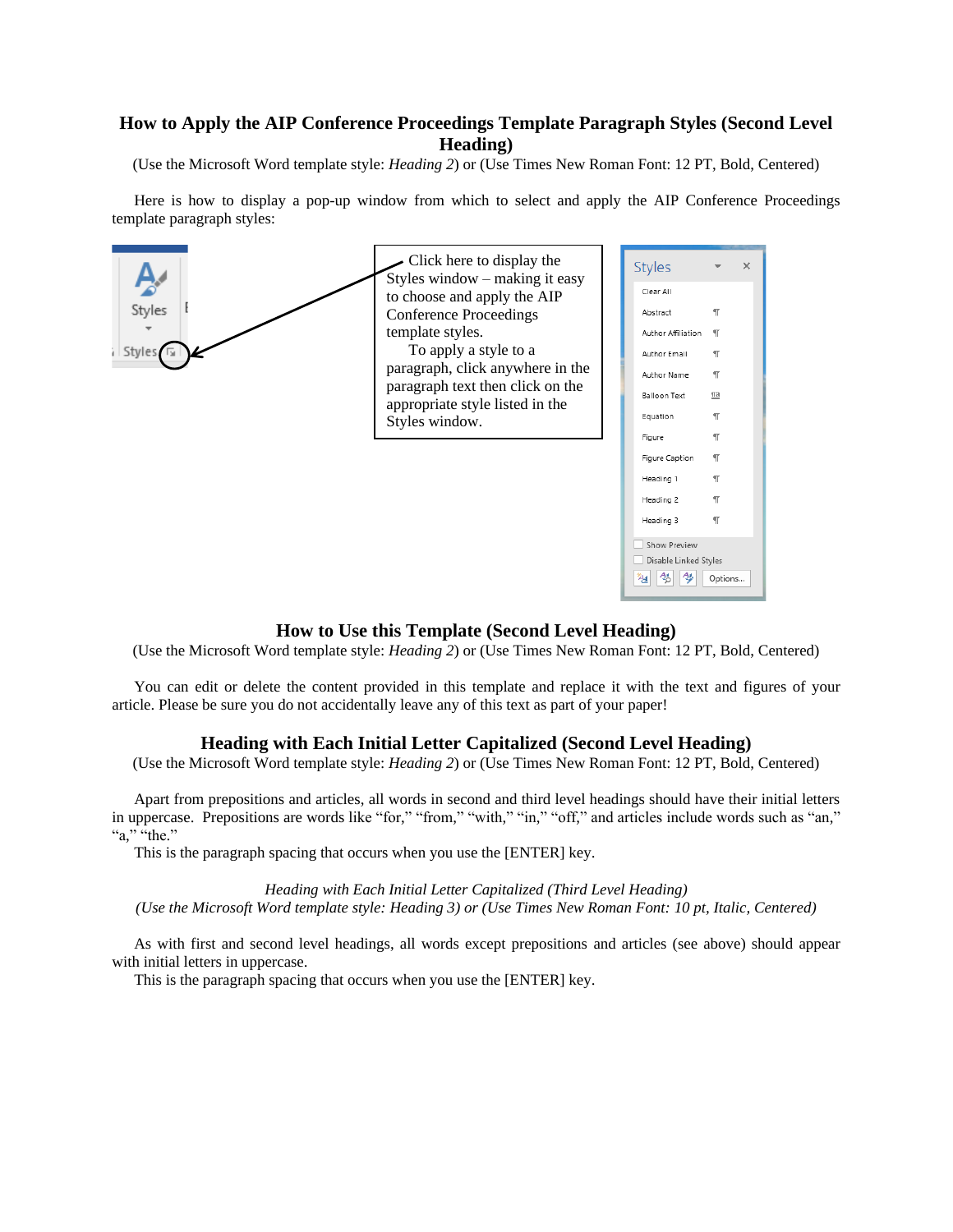## **MATHEMATICS (FIRST LEVEL HEADING)**

(Use the Microsoft Word template style: *Heading 1*) or (Use Times New Roman Font: 12 pt, Bold, ALL CAPS, Centered)

Here we provide some basic advice for formatting your mathematics, but we do not attempt to define detailed styles or specifications for mathematical typesetting. You should use the standard styles, symbols, and conventions for the field/discipline you are writing about.

#### **A Note on Microsoft Word's Equation Editors (Second Level Heading)**

(Use the Microsoft Word template style: *Heading 2*) or (Use Times New Roman Font: 12 PT, Bold, Centered)

From Word 2007 onwards, Microsoft Word provides two "Equation Editors," which, for ease of reference, we'll call "Old Style Equations" and "New Style Equations."

- **"New Style Equations"** (Word 2007 onwards): With Word 2007 Microsoft introduced a powerful new built-in Equation Editor that enables input of sophisticated mathematics typeset (usually) in the Cambria Math font. You access it from the Insert menu.
- **"Old Style Equations"** (Word 97–Word 2003): For versions of Microsoft Word between Word 97 and Word 2003, mathematical input was created by an add-in: Inserting and editing a "Microsoft Equation 3.0 object," typically by *Insert*  $\Rightarrow$  *Object* and selecting "Microsoft Equation 3.0."

Newer versions of Microsoft Word (Word 2007 and onwards) still support the original "Old Style Equations" method of creating mathematics by inserting an equation via *Insert*  $\Rightarrow$  *Object* and selecting "Microsoft Equation 3.0." Whatever method is used, please make sure the equation is clear and readable.

## **Which Microsoft Word Equation Editor Should I Use? (Second Level Heading)**

(Use the Microsoft Word template style: *Heading 2*) or (Use Times New Roman Font: 12 PT, Bold, Centered)

Due to technical requirements of OpenType font technology, Microsoft Word's "New Style" Equation Editor works only with fonts specially designed for mathematical typesetting. Unless you have obtained and configured new OpenType math fonts, it is highly likely that your installation of Word will use the Cambria Math font for all mathematics created with the "New Style" editor. Using the Cambria Math font for mathematics and Times Roman for your text will cause a mismatch in the visual appearance of your article, so, for consistency, we prefer authors to use the "Old Style" Equation Editor because it is straightforward to amend the size/style of the fonts it uses.

## **Formatting and Inserting Equations (Second Level Heading)**

(Use the Microsoft Word template style: *Heading 2*) or (Use Times New Roman Font: 12 PT, Bold, Centered)

Equations should be centered with equation numbers on the right-hand side (flush right). Achieving a pleasing layout of equations can be tricky in Microsoft Word, so here are some tips. You can either:

- 1. Copy, paste, and edit the sample equation provided (recommended), or
- 2. Manually insert an equation and equation number

*Copy, Paste, and Edit a Sample Equation (Third Level Heading) (Use the Microsoft Word template style: Heading 3) or (Use Times New Roman Font: 10 pt, Italic, Centered)*

To use this "Old Style Equation" as a "template," highlight the entire line, then use cut and paste to the new location. Note that the equation number will automatically update (increment).

$$
\frac{d\left[F_{1}\right]}{d\omega_{2}} = SAM_{2}\cos\omega, \quad \frac{d\left[F_{1}\right]}{d\omega_{3}} = SAM_{2}\cos\omega
$$
\n(1)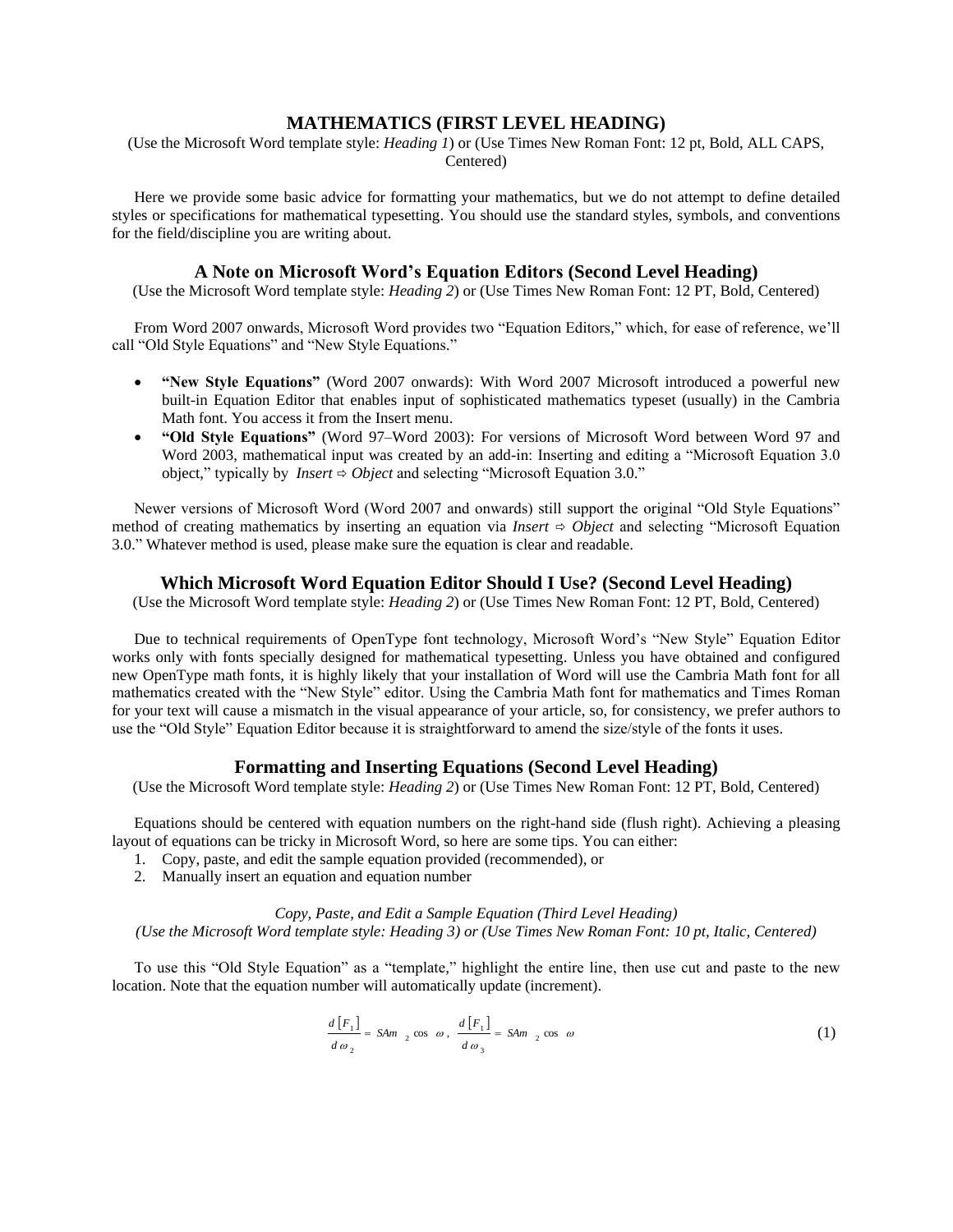## *Manually Inserting an Equation and Equation Number (Third Level Heading)*

*(Use the Microsoft Word template style: Heading 3) or (Use Times New Roman Font: 10 pt, Italic, Centered)*

If you prefer to manually insert and number equations, follow this step-by-step guide:

- 1. Make sure you can see "hidden characters" by switching on "show invisibles" from the Home menu (it looks like this:  $\P$ ). This allows you to see paragraph markers ( $\P$ ) and tab characters ( $\rightarrow$ ), which are usually hidden from view.
- 2. Create a blank paragraph by pressing [ENTER].
- 3. Format your new blank paragraph by applying the Microsoft Word template style: *Equation.* The *Equation* paragraph style sets up the tabs so that you can center the equation and have an equation number appear at the right.
- 4. Place your cursor at the start of your new paragraph and press the [TAB] key twice.
- 5. Place your cursor between the tab characters  $(\rightarrow)$  and insert your equation using *Insert*  $\Rightarrow$  *Object*  $\Rightarrow$  *Microsoft Equation 3.0*.
- 6. To add an equation number, place your cursor at the end of the paragraph (just before the paragraph markers ( $\parallel$ ) and after the second tab character ( $\rightarrow$ )).
- 7. On the *Insert* tab, in the *Text* group, click *Quick Parts* and then click *Field*:



8. A dialog box should appear:

| Field                                                                                                                                                                                                                                                                   |                                                                                          |                    | $\overline{v}$<br>$\ x\ $ |
|-------------------------------------------------------------------------------------------------------------------------------------------------------------------------------------------------------------------------------------------------------------------------|------------------------------------------------------------------------------------------|--------------------|---------------------------|
| Please choose a field                                                                                                                                                                                                                                                   | Field properties                                                                         | Field options      |                           |
| Categories:                                                                                                                                                                                                                                                             | List name:                                                                               | Level in the list: |                           |
| $\overline{\phantom{a}}$<br>(A  )                                                                                                                                                                                                                                       | (none)<br>×.                                                                             |                    |                           |
| Field names:                                                                                                                                                                                                                                                            | /#<br><b>AIPTables</b>                                                                   | Start-at value:    |                           |
| Eq<br>▲<br>FileName<br>FileSize<br>Fill-in<br>GoToButton<br>GreetingLine<br>Hyperlink<br>E<br>If<br><b>IncludePicture</b><br><b>IncludeText</b><br>Index<br>Info<br>Keywords<br>LastSavedBy<br>Link<br>ListNum<br>MacroButton<br>$\overline{\phantom{a}}$<br>MergeField | Equations<br>LegalDefault<br>NumberDefault<br>OutlineDefault<br>$\overline{\phantom{a}}$ |                    |                           |
| Description:                                                                                                                                                                                                                                                            |                                                                                          |                    |                           |
| Insert an element in a list                                                                                                                                                                                                                                             |                                                                                          |                    |                           |
| <b>Field Codes</b>                                                                                                                                                                                                                                                      |                                                                                          | OK                 | Cancel                    |

- 9. From the list of *Field Names* on the left of the dialog box, select *ListNum.*
- 10. From the list of *Field properties* on the right, select the "Equations" *List name* and click OK. You should now see an equation number in parentheses: e.g., (3).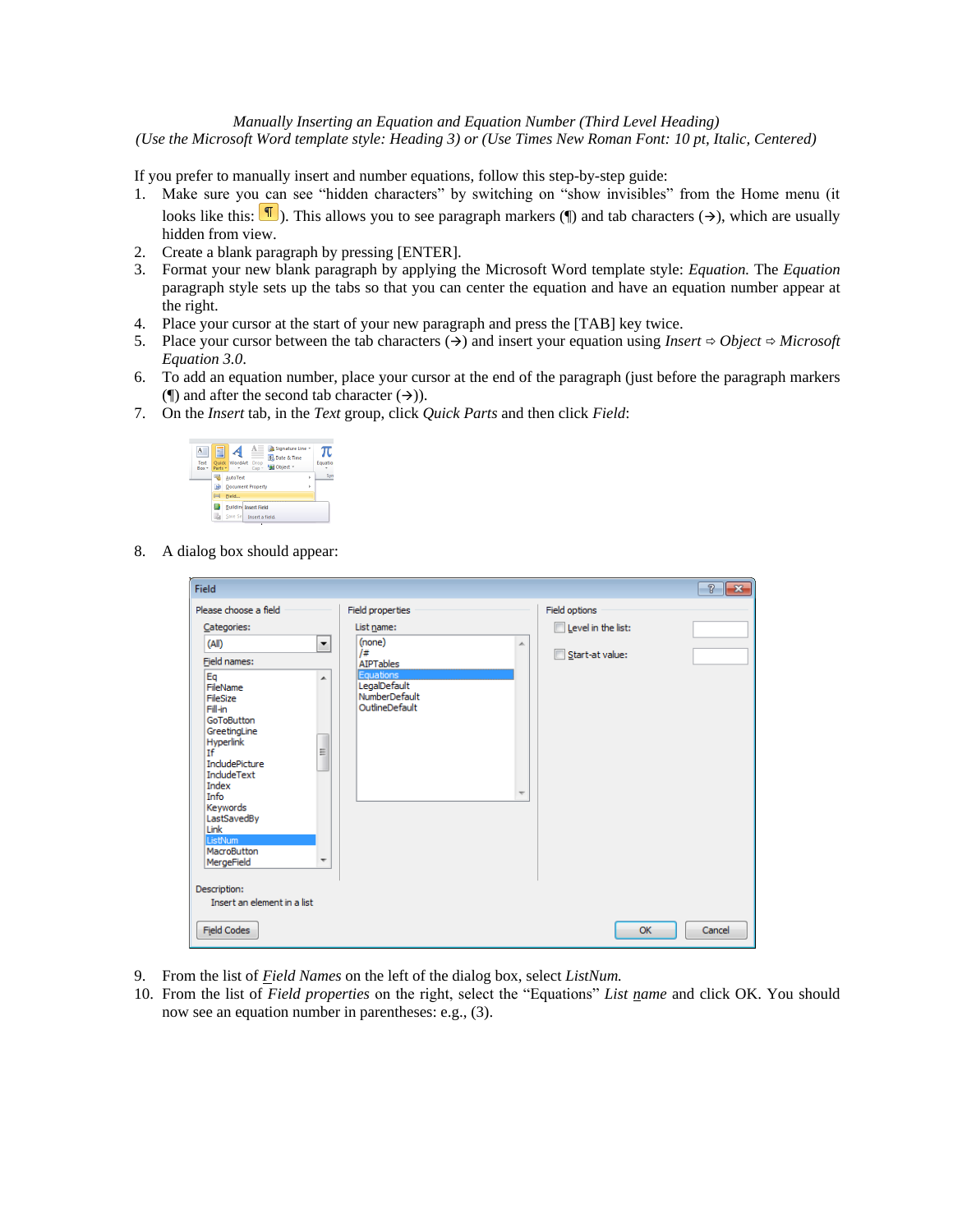# **OTHER SPECIFICATIONS (FIRST LEVEL HEADING)**

(Use the Microsoft Word template style: *Heading 1*) or (Use Times New Roman Font: 12 pt, Bold, ALL CAPS, Centered)

Figures, tables, and equations must be inserted in the text and may not be grouped at the end of the paper. Important: A miscount of figures, tables, or equations may result in revisions. Please double check the numbering of these elements before you submit your paper to your proceedings editor.

#### **Figures (Second Level Heading)**

(Use the Microsoft Word template style: *Heading 2*) or (Use Times New Roman Font: 12 PT, Bold, Centered)

If you need to arrange many figures, a good tip is to place them in a table, which gives you additional control of the layout. Leave a line space between your figure and any text above it, and the figure description and any text below it, like this one:



**FIGURE 1.** To format a figure caption, use the Microsoft Word template style: *Figure Caption or Times New Roman Font: 9 pt, Centered*. The text "**FIGURE 1,**" which labels the caption, should be bold and in upper case. If figures have more than one part, each part should be labeled (a), (b), etc. Using a table, as in the above example, helps you control the layout

Cite all figures in the text in consecutive order. The word "Figure" should be spelled out if it is the first word of the sentence and abbreviated as "Fig." elsewhere in the text. Place the figures as close as possible to their first mention in the text at the top or bottom of the page with the figure caption positioned below, all centered. Figures must be inserted in the text and may not follow the Reference section.

#### *Color Figures (Third Level Heading)*

*(Use the Microsoft Word template style: Heading 3) or (Times New Roman Font: 10 pt, Italic, Centered)*

Authors are welcome to use color figures within their article. For online publication, there are no costs added for color figures. However, for *printed proceedings* (if requested by your conference organizer), there is an additional cost. Please consult directly with your conference organizer. If your conference organizer has asked AIP Publishing to produce printed copies (many ask AIP Publishing for online-only publication), then all figures will be printed in black-and-white unless you make specific arrangements with your organizer(s) to include color figures in your article and pay to them the associated fee(s) they request. We advise that many color figures can be printed in blackand-white with no loss of information; however, some figures do lose information when reproduced in black-andwhite. Check your figure legends carefully and, if your figures are to be printed in black-and-white, remove from your text/descriptions any references to color.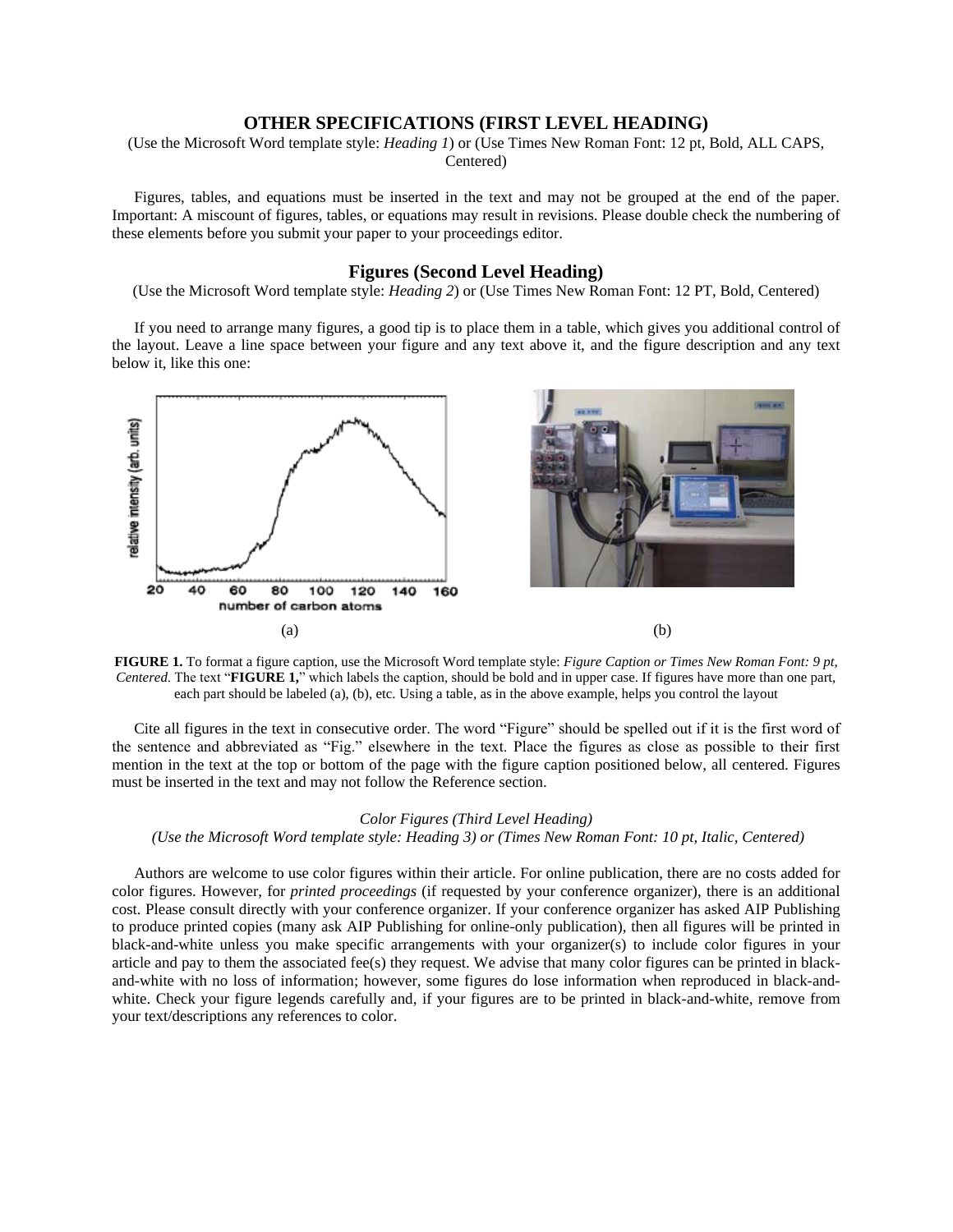# **Tables (Second Level Heading)**

(Use the Microsoft Word template style: *Heading 2*) or (Use Times New Roman Font: 12 PT, Bold, Centered)

Due to the wide range and complexity of tables, we simply offer an example for guidance. Please follow the style for table (and figure) captions.

**TABLE 1.** To format a table caption, use the Microsoft Word template style: *Table Caption*. The text "TABLE 1," which labels the caption, should be bold and all letters capitalized. Center this text above the Table. Tables should have top and bottom rules, and a rule separating the column heads from the rest of the table

| only                           |                                |                         |  |
|--------------------------------|--------------------------------|-------------------------|--|
| <b>Column Header Goes Here</b> | <b>Column Header Goes Here</b> | Column Header Goes Here |  |
| Row Name Here                  |                                |                         |  |
| Row Name Here                  |                                |                         |  |
| Row Name Here                  |                                |                         |  |

# **FINAL KEY POINTS TO CONSIDER (FIRST LEVEL HEADING)**

(Use the Microsoft Word template style: *Heading 1*) or (Use Times New Roman Font: 12 pt, Bold, ALL CAPS, Centered)

Here are the main points you need to follow (the AIP author template package contains comprehensive guidance):

- Write and prepare your article using the AIP Conference Proceedings template.
- Create a PDF file of your paper (**making sure to embed all fonts**).
- Send the following items to your conference organizer:
	- o PDF file of your paper
	- o (If it applies) Copies of any permissions to re-use copyrighted materials in your article (e.g., figures from books/journals)

# **Font Embedding (Second Level Heading)**

(Use the Microsoft Word template style: *Heading 2*) or (Use Times New Roman Font: 12 PT, Bold, Centered)

As the author and creator of your article PDF, you have the most intimate knowledge of *exactly* what the PDF should display. We ask all authors to carefully check their article PDF prior to submission. Perform visual inspections to detect subtle font errors and ensure that all fonts are embedded. With the wide range of tools and software that authors use to create PDFs, and the number of devices and platforms that readers use to view/print them, font embedding by authors is not only "nice-to-have"; it is *essential*.

*Why Should I Care About Font Embedding? (Third Level Heading) (Use the Microsoft Word template style: Heading 3) or (Times New Roman Font: 10 pt, Italic, Centered)*

Embedding fonts into your PDF file is critically important for two reasons:

- 1. Commercial printing companies are unable to print PDFs without the correct fonts embedded.
- 2. To ensure that your online article PDF file displays and prints correctly for everyone who wants to read your work.

Readers of scientific articles use an ever-increasing range of devices and applications to access, view, and print PDFs – from smart phones and tablets to desktop computers running any one of a number of operating systems. To ensure that readers of your article can display and print it correctly, it is important for your article's PDF file to be truly *portable*: Your PDF file needs to be fully "self-contained."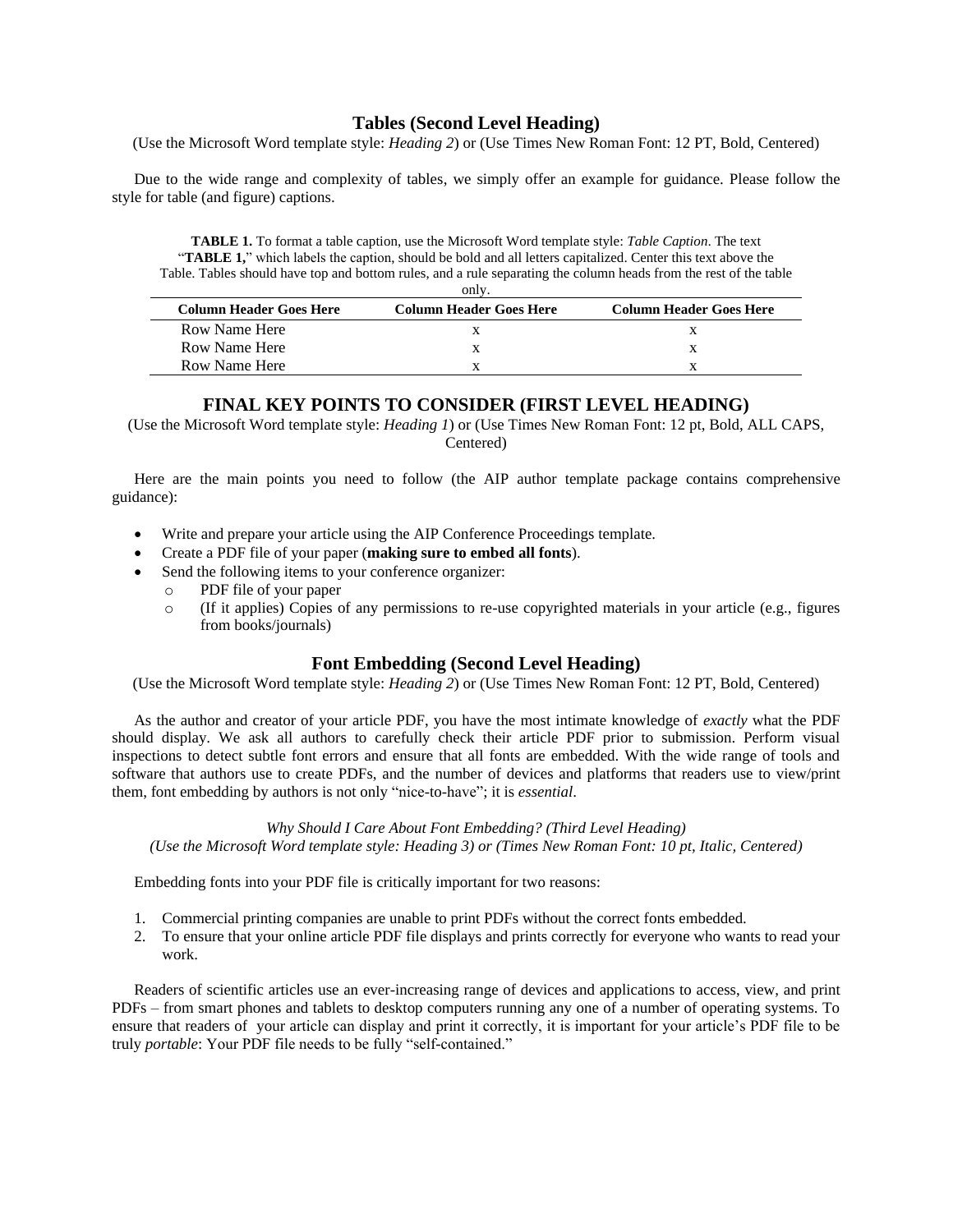#### **CONCLUSION**

(Use the Microsoft Word template style: *Heading 1*) or (Use Times New Roman Font: 12 pt, Bold, ALL CAPS, Centered)

In this section we welcome you to include a summary of the end results of your research. Font should be Times New Roman, 10 pt.

## **ACKNOWLEDGMENTS**

(Use the Microsoft Word template style: *Heading 1*) or (Use Times New Roman Font: 12 pt, Bold, ALL CAPS, Centered)

If desired, in this section we welcome you to include thank your comments for those who have supported your research. Font should be Times New Roman, 10 pt.

#### **REFERENCES**

(Use the Microsoft Word template style: *Heading 1*) or (Use Times New Roman Font: 12 pt, Bold, ALL CAPS, Centered)

References should be numbered using Arabic numerals followed by a period (.) as shown below and should follow the format in the below examples.

- 1. M. P. Brown and K. Austin, *The New Physique* (Publisher Name, Publisher City, 2005), pp. 25–30.
- 2. M. P. Brown and K. Austin, Appl. Phys. Letters **85**, 2503–2504 (2004).
- 3. R. T. Wang, "Title of Chapter," in *Classic Physiques*, edited by R. B. Hamil (Publisher Name, Publisher City, 1999), pp. 212–213.
- 4. C. D. Smith and E. F. Jones, "Load-cycling in cubic press," in *Shock Compression of Condensed Matter-2001*, AIP Conference Proceedings 620, edited by M. D. Furnish *et al*. (AIP Publishing, Melville, NY, 2002), pp. 651–654.
- 5. B. R. Jackson and T. Pitman, U.S. Patent No. 6,345,224 (8 July 2004)
- 6. D. L. Davids, "Recovery effects in binary aluminum alloys," Ph.D. thesis, Harvard University, 1998.
- 7. R. C. Mikkelson (private communication).